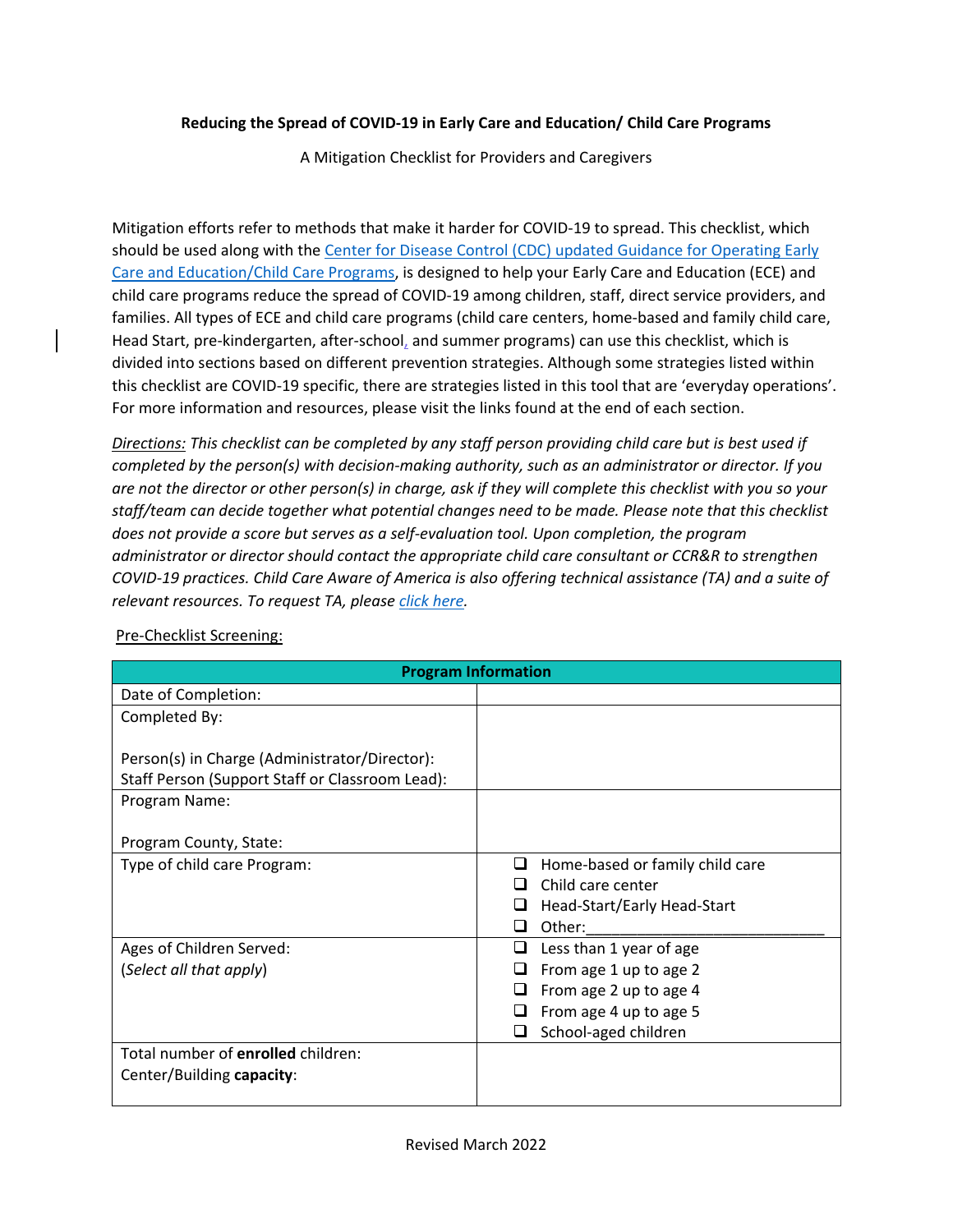| Average number of attending children:            |                                                                                       |  |
|--------------------------------------------------|---------------------------------------------------------------------------------------|--|
| (Calculate average over a 4-week period)         |                                                                                       |  |
| Total number of available classrooms/child-      |                                                                                       |  |
| occupied spaces:                                 |                                                                                       |  |
| Total number of in-use classrooms/child-         |                                                                                       |  |
| occupied spaces:                                 |                                                                                       |  |
| Service capacity of your child care facility:    |                                                                                       |  |
| (Capacity facility is licensed for)              |                                                                                       |  |
|                                                  | <b>Staff Information</b>                                                              |  |
| <b>Total Number of:</b>                          |                                                                                       |  |
| <b>Full-Time Staff:</b>                          |                                                                                       |  |
| Part-Time Staff:                                 | $PT:\_\_\_\_\_\_\_\_\_\_\_\_$                                                         |  |
| Administrative/Office Staff:                     |                                                                                       |  |
| Other/Support Staff:                             | Other:_____________                                                                   |  |
| Do staff travel between programs/sister-         |                                                                                       |  |
| programs or buildings?                           |                                                                                       |  |
| (If Yes, please describe how often)              |                                                                                       |  |
|                                                  | <b>Program Points of Contact (POC)</b>                                                |  |
|                                                  | For child care homes and similar smaller ECE spaces, please list as most appropriate. |  |
| COVID-19 Coordinator                             | Name:                                                                                 |  |
|                                                  | Email:                                                                                |  |
|                                                  | Phone Number:                                                                         |  |
| <b>Facility Maintenance</b>                      | Name:                                                                                 |  |
|                                                  | Email:                                                                                |  |
|                                                  | Phone Number:                                                                         |  |
| Local Public Health Agency OR child care         | Name:                                                                                 |  |
| Consultant                                       | Email:                                                                                |  |
|                                                  | Phone Number:                                                                         |  |
| State Public Health Agency (Regional Specialist) | Name:                                                                                 |  |
|                                                  | Email:                                                                                |  |
|                                                  | Phone Number:                                                                         |  |
| <b>Community Information</b>                     |                                                                                       |  |
| Are you familiar with using local/state COVID-19 | ப<br>Yes                                                                              |  |
| websites to find regularly updated information?  | No                                                                                    |  |
| Does your ECE program direct families and staff  |                                                                                       |  |
| to a COVID-19 testing facility?                  |                                                                                       |  |
| (If yes, please provide facility information)    |                                                                                       |  |
| <b>Additional Information:</b>                   |                                                                                       |  |
|                                                  |                                                                                       |  |
|                                                  |                                                                                       |  |
|                                                  |                                                                                       |  |
|                                                  |                                                                                       |  |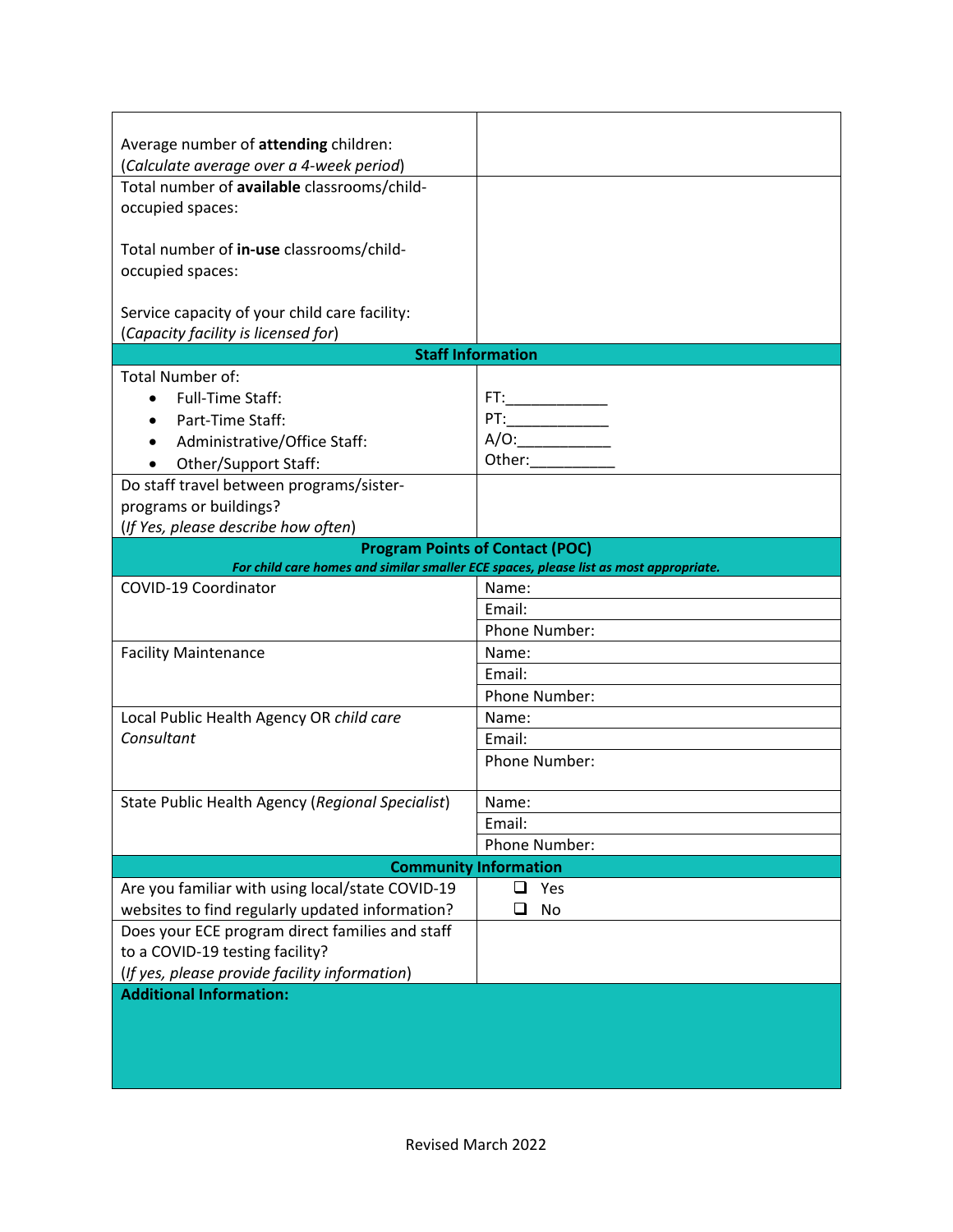#### **Section 1: Planning and Preparing**

a. Does your program have an Emergency Operations Plan (EOP)?



b. Does your program have a plan for contacting parents, guardians, caregivers, staff, and direct service providers if there is a positive case or outbreak in the facility?

 $\bigcap$  No  $\bigcap$  Unsure

c. Is there an established process for closing the center? For example, what would you do if there was an outbreak among a child/student or staff?



d. If the program must temporarily close and a child must isolate or quarantine because of COVID-19 exposure, is there a way for critical services such as The Child and Adult Care Food Program (CACFP) to be continued?

$$
\bigcirc Yes \bigcirc No \bigcirc \text{Unsure}
$$

Resources & Guidance:

1. [Emergency preparedness manual](https://eclkc.ohs.acf.hhs.gov/sites/default/files/pdf/emergency-preparedness-manual-early-childhood-programs.pdf) support for child care programs by National Center on Early Childhood Health and Wellness.

2. [Out-of-School Time Emergency Preparedness, Response, and Recovery Toolkit](https://childcareta.acf.hhs.gov/resource/ost-emergency-preparedness-response-and-recovery-toolkit) by the National Center on Afterschool and Summer Enrichment.

- 3. [CDC's COVID-19 tracker by county](https://covid.cdc.gov/covid-data-tracker/#county-view) to view updated COVID-19 rates in your county.
- 4. Look up your [local health department](https://www.cdc.gov/publichealthgateway/healthdirectories/index.html) to view updated COVID-19 rates in your community.
- 5. [Child Care Emergency Preparedness resources](https://www.childcareaware.org/our-issues/crisis-and-disaster-resources/child-care-emergency-preparedness/) by Child Care Aware of America.

#### **Section 2: Screening, Illness, and Communicating Symptoms & Cases**

a. Has it been shared in writing when children and/or staff should not attend the program if they are sick with COVID-19 or similar symptoms, or if they have recently been in close contact with someone with COVID-19, AND how long they should remain isolated or quarantined?

Yes **No** Unsure

b. Has it been shared in writing when children and/or staff who have been unable to attend the program due to COVID-19 symptoms, infection, or exposure are allowed to return?

Yes ( ) No ( ) Unsure

Revised March 2022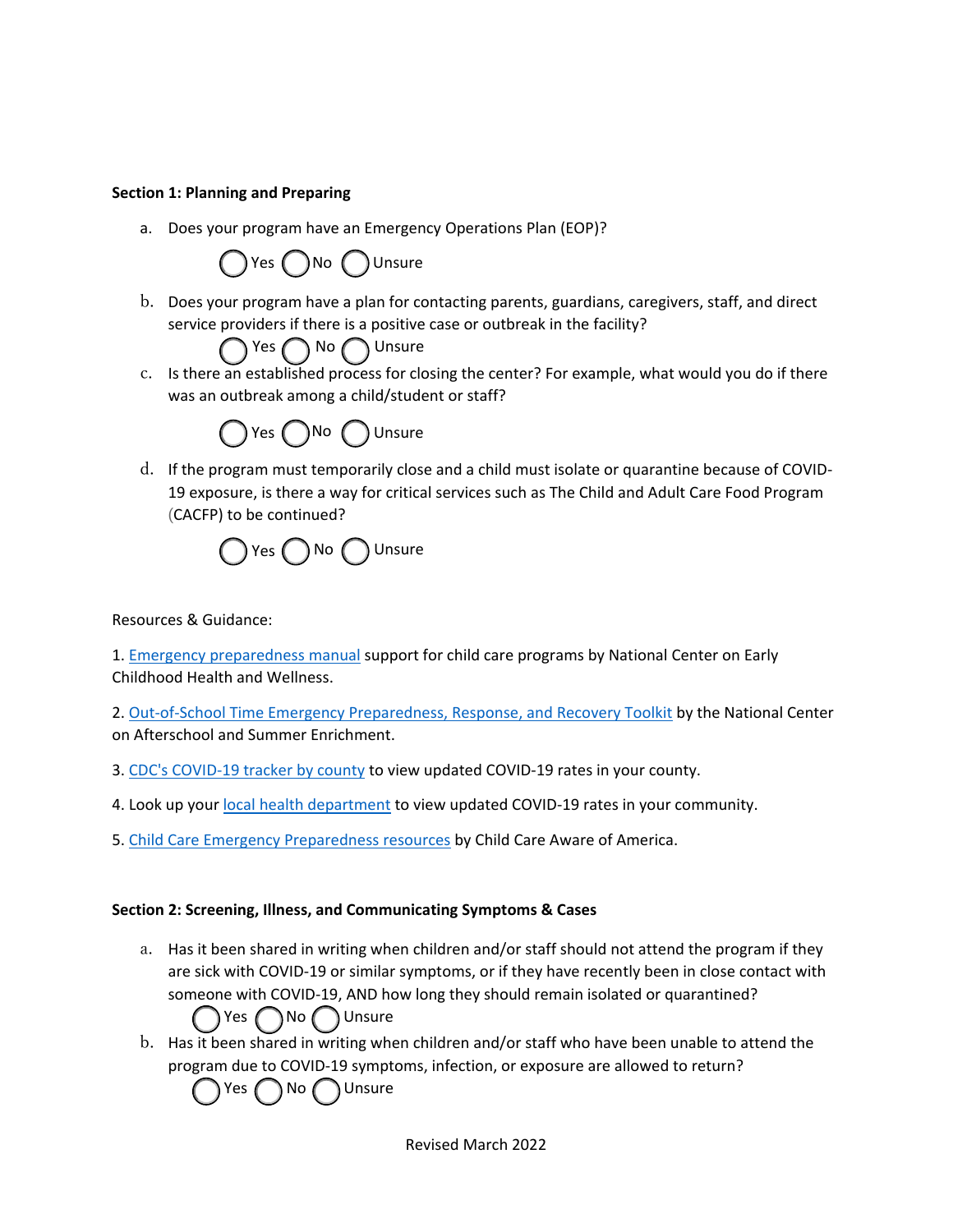- c. Do you conduct daily health screenings for children, staff, family members, and other visitors upon entry into the building?  $\binom{ }{ }$  Yes  $\binom{ }{ }$  No  $\binom{ }{ }$  Unsure
- d. If you *do not* conduct daily health screenings, do family members, staff, and other visitors selfmonitor and report symptoms and/or exposure to COVID-19?
- e. Does the program have an isolation area or room that children/students, or staff can use if they begin to have COVID-19 (or other illness?) symptoms while in care?  $\bigcap$  Yes  $\bigcap$  No  $\bigcap$  Unsure

 $)$  Yes  $()$  No  $()$  Unsure  $()$  NA

- f. If there is an isolation room for children/students, is there a written plan for monitoring the children in this area/room?  $\bigcap$  Yes  $\bigcap$  No  $\bigcap$  Unsure
- g. Does the person(s) in charge know who and how to contact local health officials immediately if there is a case of COVID-19 in your program?  $\bigcap$  Yes  $\bigcap$  No  $\bigcap$  Unsure

### Resources & Guidance:

- 1. Refer to the [CDC's screening flowchart](https://www.cdc.gov/coronavirus/2019-ncov/community/schools-childcare/symptom-screening-flowchart.html) to help you determine when individuals should return.
- 2. [Daily health screening g](https://nrckids.org/CFOC/Database/3.1.1.1)uidance from National Resource Center for Health and Safety in Child Care and Early Education.
- 3. [CDC's Isolation Quick Guide](https://www.cdc.gov/coronavirus/2019-ncov/downloads/communication/print-resources/COVID-ChildCareProgram-Flowchart-H.pdf)
- 4. Understanding what [symptoms](https://www.cdc.gov/coronavirus/2019-ncov/symptoms-testing/symptoms.html) to look for and using this [CDC's quick guide](https://www.cdc.gov/coronavirus/2019-ncov/downloads/community/schools-childcare/childcare-providers-quick-guide-print.pdf) on what to do when there is a child showing symptoms of COVID-19.
- 5. [COVID-19 vs. the flu chart](https://www.childcareaware.org/wp-content/uploads/2020/10/COVID19FluAndYou-09292020.pdf) from Child Care Aware of America.
- 6. Look up you[r local health department](https://www.cdc.gov/publichealthgateway/healthdirectories/index.html) using this search tool.

### **Section 3: Masks, Hygiene, and other Personal Protective Measures**

- a. In accordance with state or local laws, do all children ages 2 and over wear masks that cover their mouth and nose unless eating, drinking, sleeping, or unable to wear masks for other health and safety reasons?  $\bigcap$  Yes  $\bigcap$  No Unsure
- b. In accordance with state or local laws, do parents, guardians, staff, and other visitors wear masks that cover their mouth and nose the entire time they are in the facility unless eating and/or drinking where appropriate?  $($  ) Yes  $($  ) No  $($  ) Unsure
- c. Are masks available on-site to any children, parents, guardians, staff, or visitors that may not have one available upon entry into the facility?  $\left( \begin{array}{c} \big)$  Yes  $\left( \begin{array}{c} \big)$  No  $\left( \begin{array}{c} \big)$  Unsure
- d. Are there visual reminders (e.g. posters or mirror-stickers) that remind children ages 2 and older, staff, parents, guardians, and other visitors to wear masks correctly? ) Yes  $\left( \begin{array}{c} \end{array} \right)$  No  $\left( \begin{array}{c} \end{array} \right)$  Unsure
- e. Do caregivers teach handwashing procedures with running warm water for at least 20 seconds? Yes  $\bigcap_{\mathsf{No}} \bigcap$  Unsure
- f. If soap and water are unavailable, is there hand sanitizer containing at least 60% alcohol readily available to be used in areas that warrant handwashing with adult supervision?

 $Yes( ) No( )$ Unsure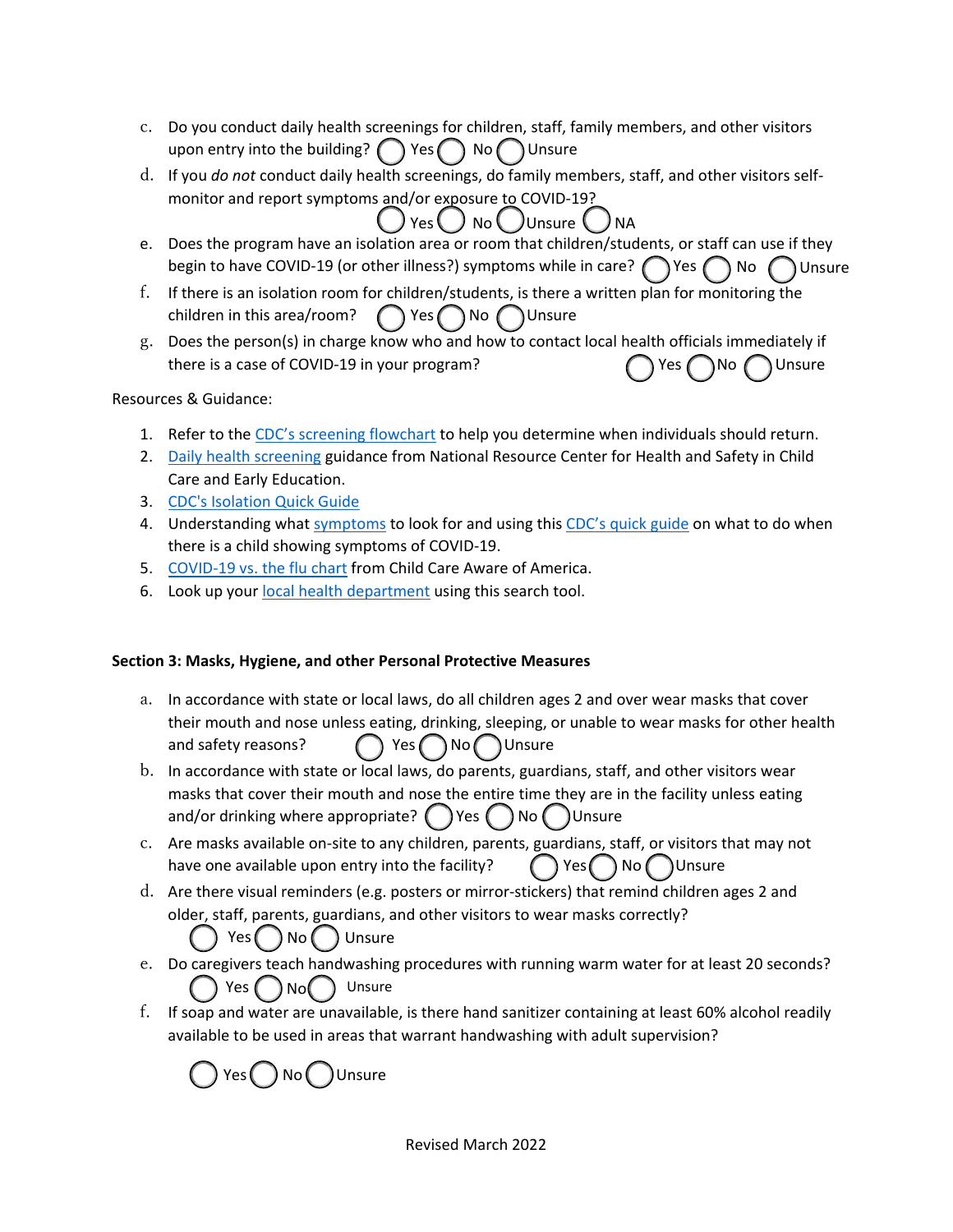g. Has it been communicated that children and providers should wash their hands with soap and water at the following key times? (check all that apply)

| Arrival at the facility                                       |
|---------------------------------------------------------------|
| Before and after preparing food, drinks, or bottles           |
| Before and after eating or handling food, or feeding children |
| Before and after helping a child put on or adjust their mask  |
| Before and after administering medication or medical ointment |
| Before and after completing a diaper change                   |
| After using the bathroom or assisting a child in the bathroom |
| After having contact with bodily fluids                       |
| After handling garbage or other waste                         |
| After touching or removing a mask                             |

h. Are there written procedures for staff to change clothes or other garments after coming in contact with bodily fluids?  $\bigcap$  Yes  $\bigcap$  No  $\bigcap$  Unsure

Resources & Guidance:

- 1. Review the [CDC's handwashing](https://www.cdc.gov/handwashing/when-how-handwashing.html) guidance.
- 2. [FDA's safe use of hand sanitizer](https://www.cdc.gov/coronavirus/2019-ncov/community/organizations/disinfecting-transport-vehicles.html) to keep staff and children safe.
- 3. [CDC's mask wearing](https://www.cdc.gov/coronavirus/2019-ncov/prevent-getting-sick/cloth-face-cover-guidance.html) guidance for unvaccinated people.

# **Section 4: Classes/Cohorts and Physical Distancing**

- a. Are children divided into groups or cohorts in which they interact with the same peers and caregiver(s) each day?  $\bigcap$  Yes  $\bigcap$  No  $\bigcap$  Unsure  $\bigcap$  NA
- b. Are close-contact activities (e.g. art, music, etc.) and playground schedules staggered to limit mixing of classes/cohorts?  $\bigcap$  Yes  $\bigcap$  No Unsure
- c. Are there written procedures for increasing the distance of sleeping cots, mats, and cribs as much as possible during nap time?  $( )$  Yes  $( )$  No  $( )$  Unsure
- d. For chest/breastfeeding parents and guardians, are there spaces physically distant (e.g. at least 6 feet apart) to allow for safe infant nursing areas?

 $Yes( ) No( ) Unsure( ) NA$ 

- e. Are there staggered drop-off, pick-up, or other child arrival/departure times in place to allow classes/cohorts decreased contact and mixing?  $\bigcap$  Yes  $\bigcap$  No Unsure
- f. Is there curbside drop-off/pick-up to limit direct contact of parents, guardians, caregivers, or staff  $\bigcap$  Yes  $\bigcap$  No Unsure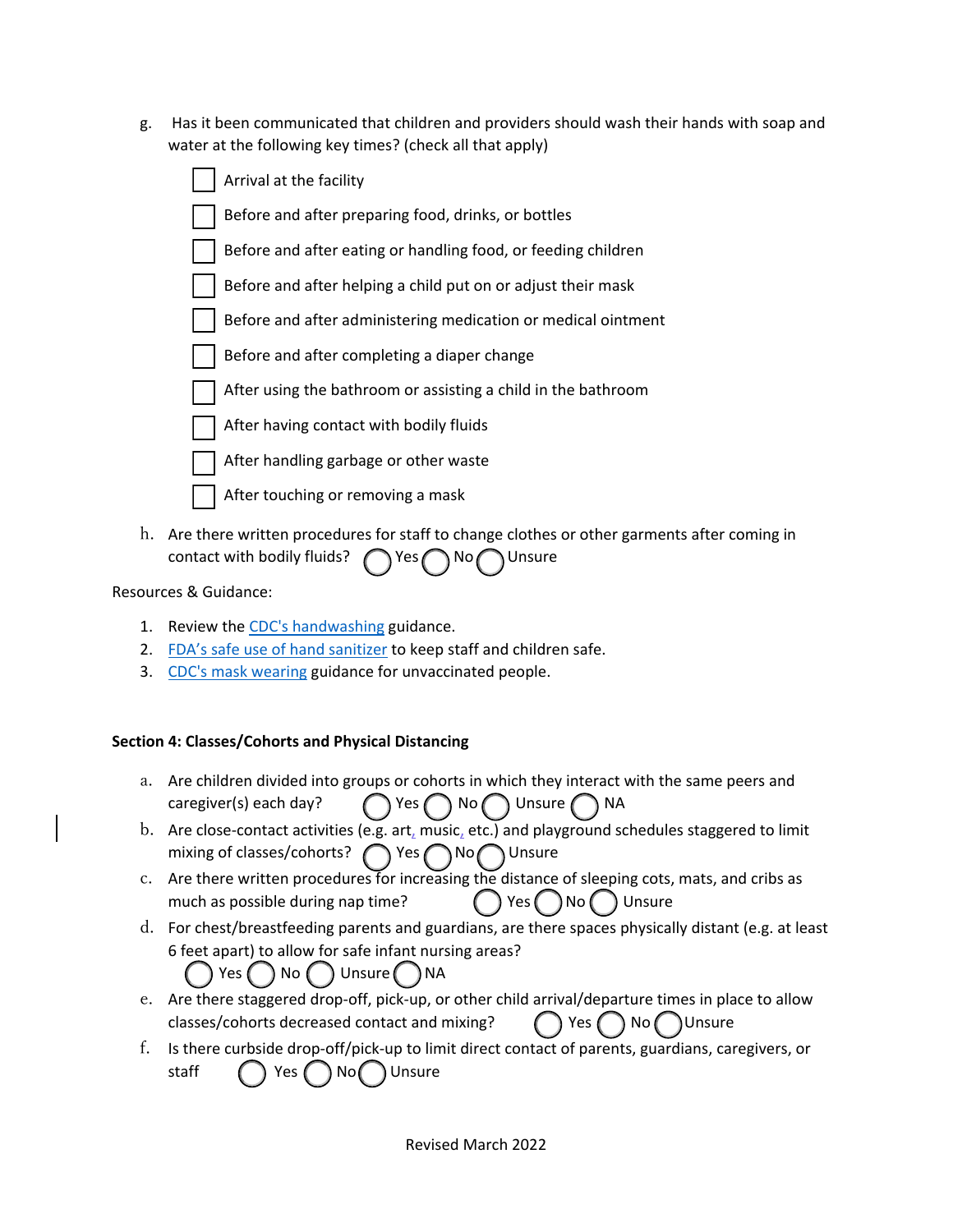g. Are there written procedures for van-share or bus-ride programs to maximize physical distancing during transport?  $\bigcap$  Yes  $\bigcap$  No  $\bigcap$  Unsure  $\bigcap$  NA

Resources & Guidance:

- 1. [CDC's quick guide](https://www.cdc.gov/coronavirus/2019-ncov/downloads/community/schools-childcare/322883-B_COVID-19_ChildcareGuidance_CENTER_infographic_v3.pdf) to protect your child care center from COVID-19: Visual map to help create a safer child care center space.
- 2. [Drop Off/Pick Up](https://nrckids.org/CFOC/Database/6.5.2.1) resources by Caring for Our Children (CFOC).
- 3. Check to see if your [local health department](https://www.cdc.gov/publichealthgateway/healthdirectories/index.html) or state health department has developed protocols for operating child care centers safely during COVID-19.
- 4. [Resources on school bus safety](https://www.cdc.gov/coronavirus/2019-ncov/community/schools-childcare/k-12-staff.html#school-bus-drivers) for riders and drivers.

### **Section 5: Cleaning and Disinfecting**

- a. Are staff properly trained on appropriate cleaning and disinfecting procedures? Yes ( ) No ( ) Unsure
- b. Are staff properly trained on the EPA's *Six Steps for Safe and Effective Disinfectant Use*?  $($   $)$ Yes  $($   $)$  No  $($   $)$  Unsure
- c. Does the facility have a written cleaning and disinfecting routine?  $\mathbb{Y}$ es  $( \ )$ No $( \ )$ Unsure
- d. Does the facility have a janitorial service routinely clean and disinfect once children and staff have left the building?  $\bigcap$  Yes  $\bigcap$  No Unsure
- e. Is the cleaning checklist monitored or reviewed for completion? Yes No Unsure
- f. If your program utilizes transport vehicles, such as buses or vans, do staff disinfect them after each use?

 $\bigcap$  Yes $\bigcap$   $set$   $\bigcap$   $\bigcap$   $\bigcap$   $\bigcap$   $\bigcap$ 

- h. Do you wait at least 24 hours before cleaning *and* disinfecting any areas, items, or equipment used by a sick person?  $\bigcap$  Yes  $\bigcap$  No  $\bigcap$  Unsure  $\bigcap$  NA
- i. If you can't wait at least 24 hours before cleaning *and* disinfecting any areas, items, or equipment used by a sick person, do you wait *as long as possible*?

Yes ( ) No ( ) Unsure ( ) NA

j. In areas that cannot be cleaned after 24 hours after exposure, is the ventilation in the area increased/enhanced (i.e. running a fan overnight or opening windows for an extended period)  $\gamma$ Yes  $\bigcap$  No  $\bigcap$  Unsure  $\bigcap$  NA

#### Resources & Guidance:

- 1. CDC's recommendations on [cleaning and disinfecting](https://www.cdc.gov/coronavirus/2019-ncov/community/disinfecting-building-facility.html) your facility.
- 2. Review [EPA's 6 Steps for Safe and Effective Disinfectant Use.](https://www.epa.gov/coronavirus/six-steps-safe-effective-disinfectant-use)

Revised March 2022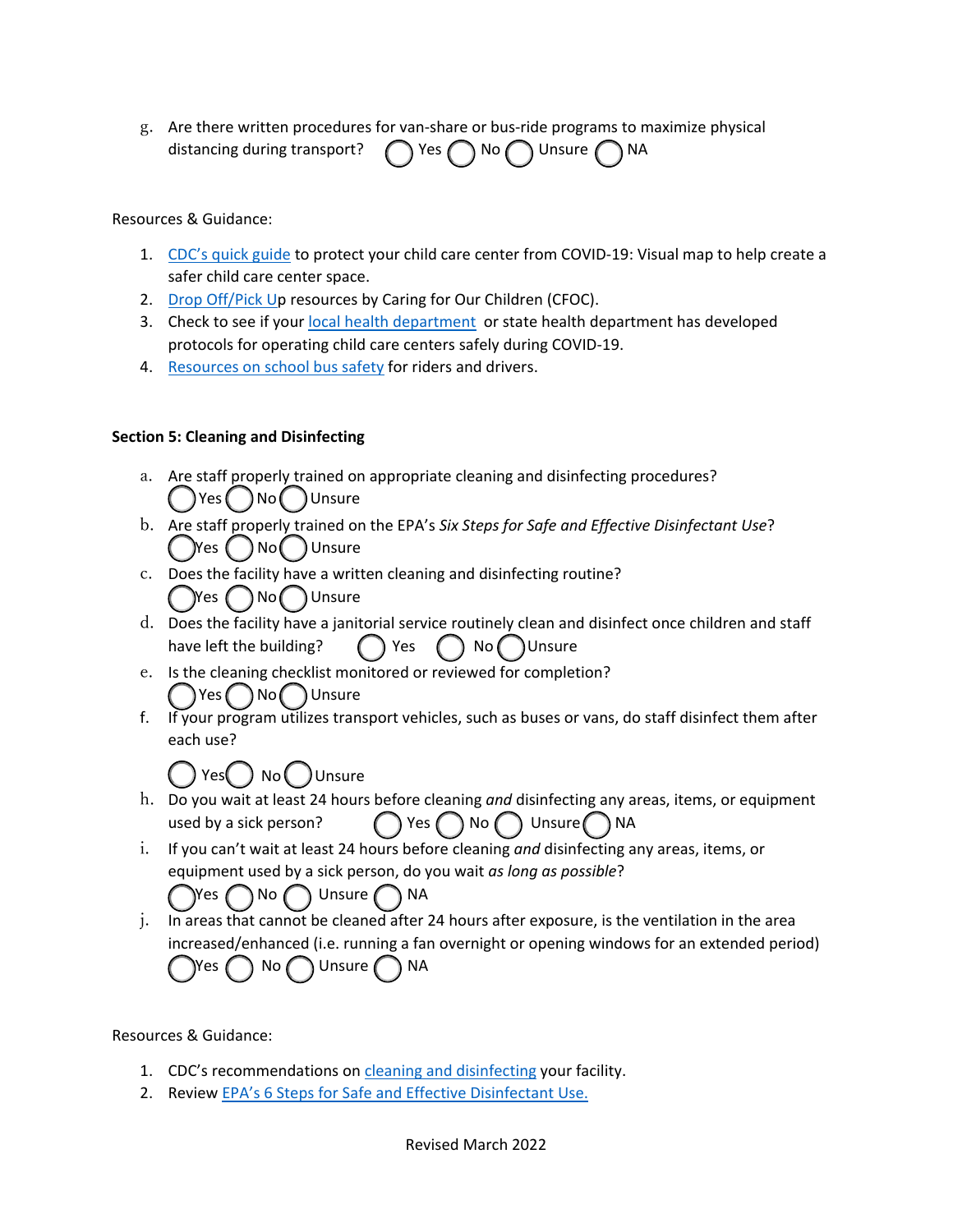- 3. Examples of developing a schedule for routine cleaning.
- 4. Cleaning and sanitizing objects intended for the mouth from Caring for Our Children (CFOC).
- 5. Cleaning and sanitizing toys guidance from CFOC.
- 6. CDC's guide on cleaning and disinfecting non-emergency transport vehicles.
- 7. Cleaning and disinfecting best practices from EPA.

### **Section 6: Immunizations**

- a. Are staff and children (who meet current vaccine age requirements) required to provide proof of COVID-19 vaccination?  $( )$  Yes  $( )$  No  $( )$  Unsure
- b. Has administration and/or other person(s) in charge determined and outlined COVID-19 vaccination requirements for staff?  $($   $)$  Yes  $($   $)$  No  $($   $)$  Unsure
- c. Are staff encouraged to get vaccinated against COVID-19 through visible posters, announcements, or other communication methods and accessible in the languages spoken by staff's families?  $($   $)$  Yes  $($   $)$  No  $($   $)$  Unsure
- d. Will there be an outreach and education plan ready for families regarding the COVID-19 Vaccine once it is available to young children?  $( )$  Yes  $( )$  No  $( )$  Unsure
- e. Is there a plan to partner with local health departments or community health centers to provide vaccinations to children, staff, and families once available to young children?  $Yes \cap No \cap$  Unsure

Resources and Guidance:

- 1. Understanding what it means to be fully vaccinated against COVID-19.
- 2. Additional information regarding the Pfizer vaccine, Moderna vaccine, and Johnson & Johnson vaccine are available here.
- 3. CDC's vaccine toolkit for child care programs includes materials to communicate with staff and ways to promote vaccination.
- 4. Learn how COVID-19 vaccines can impact the ECE field through a webinar from Child Care Aware of America.
- 5. COVID-19 vaccine overview factsheet and vaccine FAQs from Child Care Aware of America.

# **Section 7: Staff Resilience & Support**

- a. Is there a plan for open communication, training, and support for staff as they adapt to changes and difficult circumstances, and are staff invited to offer input in decisions about new processes and procedures?  $\left(\begin{array}{c} \overline{\phantom{a}} \\ \overline{\phantom{a}} \end{array}\right)$  No  $\left(\begin{array}{c} \overline{\phantom{a}} \\ \overline{\phantom{a}} \end{array}\right)$  Unsure
- b. Are stress reduction strategies shared with staff such as mindfulness, social support, deep breathing, and spending time in nature or outside?  $\bigcap$  Yes  $\bigcap$  No Unsure
- c. Has the administrator contacted your local Child Care Resource & Referral agency to find out if there are any professional development or in-services offerings for staff related to self-care?

No (C) Unsure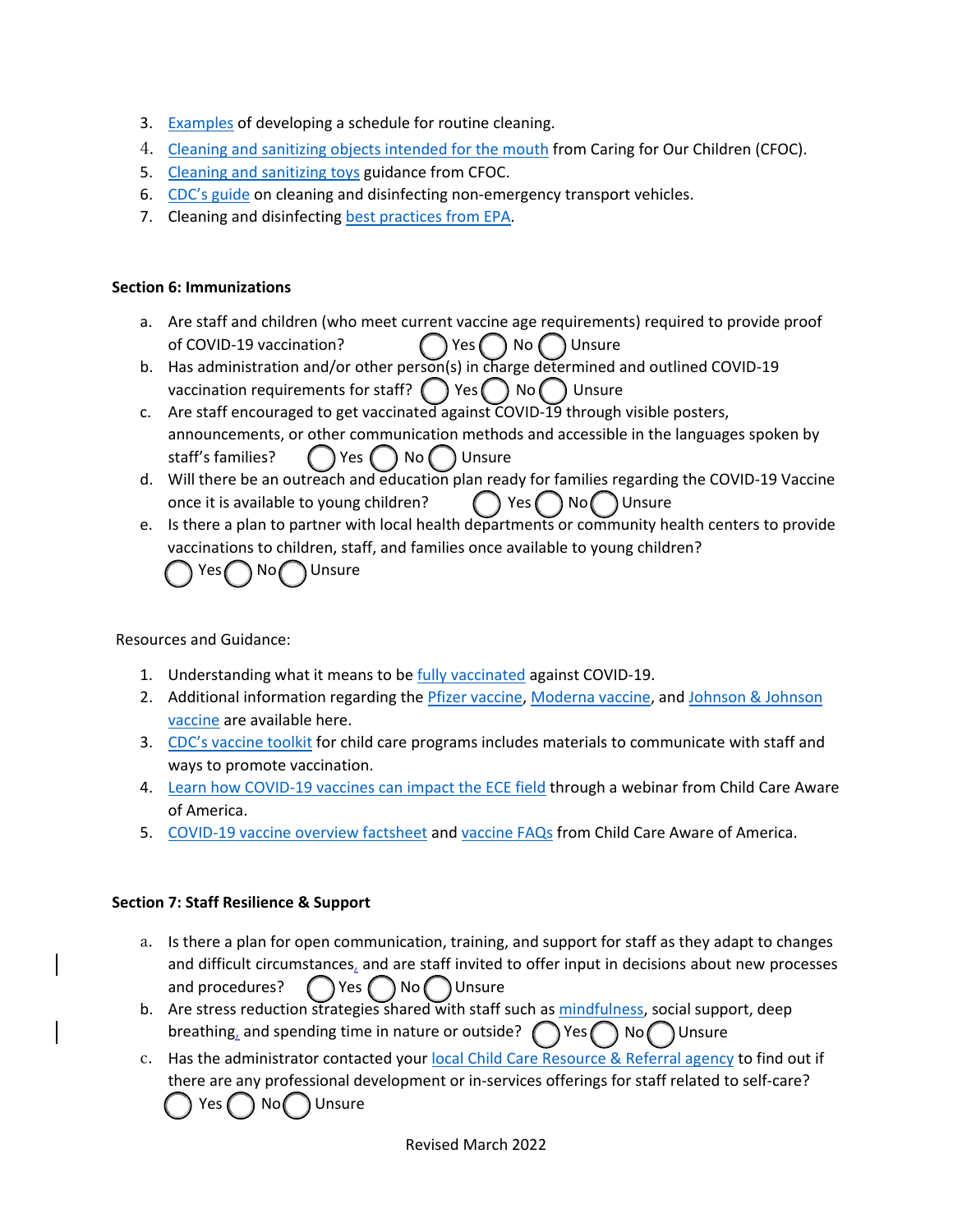- d. Are staff encouraged to talk about their concerns and feelings with people they trust? Yes No Unsure
- e. Is there a plan for all staff meetings and/or trainings to be within updated guidelines of local, state, or other national health agencies and/or organizations (i.e. virtual trainings/meetings, socially distant in-person meetings)? <br> The Non Unsure No Unsure
- f. Are mental health support services readily available to staff and their families, such as through an Employee Assistance Program? Note: Communications should be accessible to persons with disabilities and limited English proficiency.  $\binom{ }{ }$  Yes  $\binom{ }{ }$  No  $\binom{ }{ }$  Unsure
- g. Are facts regularly shared with staff about COVID-19 from trusted sources such as your local/state health department or CDC to reduce the spread of misinformation and ease fear? Yes No Unsure
- h. Are there posters, announcements, or other forms of communication for the Disaster Distress  $Helpline?$   $\bigcap$  Yes  $\bigcap$  No  $\bigcap$  Unsure
- i. Are staff provided appropriate (flexible and non-punitive) leave or other time off to allow for mental health support?  $($   $)$  Yes  $($   $)$  No  $($   $)$  Unsure
- j. Are staff provided with the information to call the National Suicide Prevention Lifeline at 1-800- 273-TALK (1-800-273-8255), 1-888-628-9454 for Spanish, or Lifeline Crisis Chat if they are feeling overwhelmed with emotions such as sadness, depression, anxiety; or call 911 if they feel like they want to harm themselves or others?  $($  ) Yes  $($  ) No  $($  )Unsure

Resources and Guidance:

- 1. Familiarize yourself with COVID-19 mental health support services.
- 2. Children and young people's social, emotional, and mental health resources + recommendations by age group.
- 3. AAP's guidance related to child care during COVID-19.
- 4. Child Care Aware of America's webinar recording: Practical Ways to Help Children in Child Care Cope with the COVID-19 Crisis.